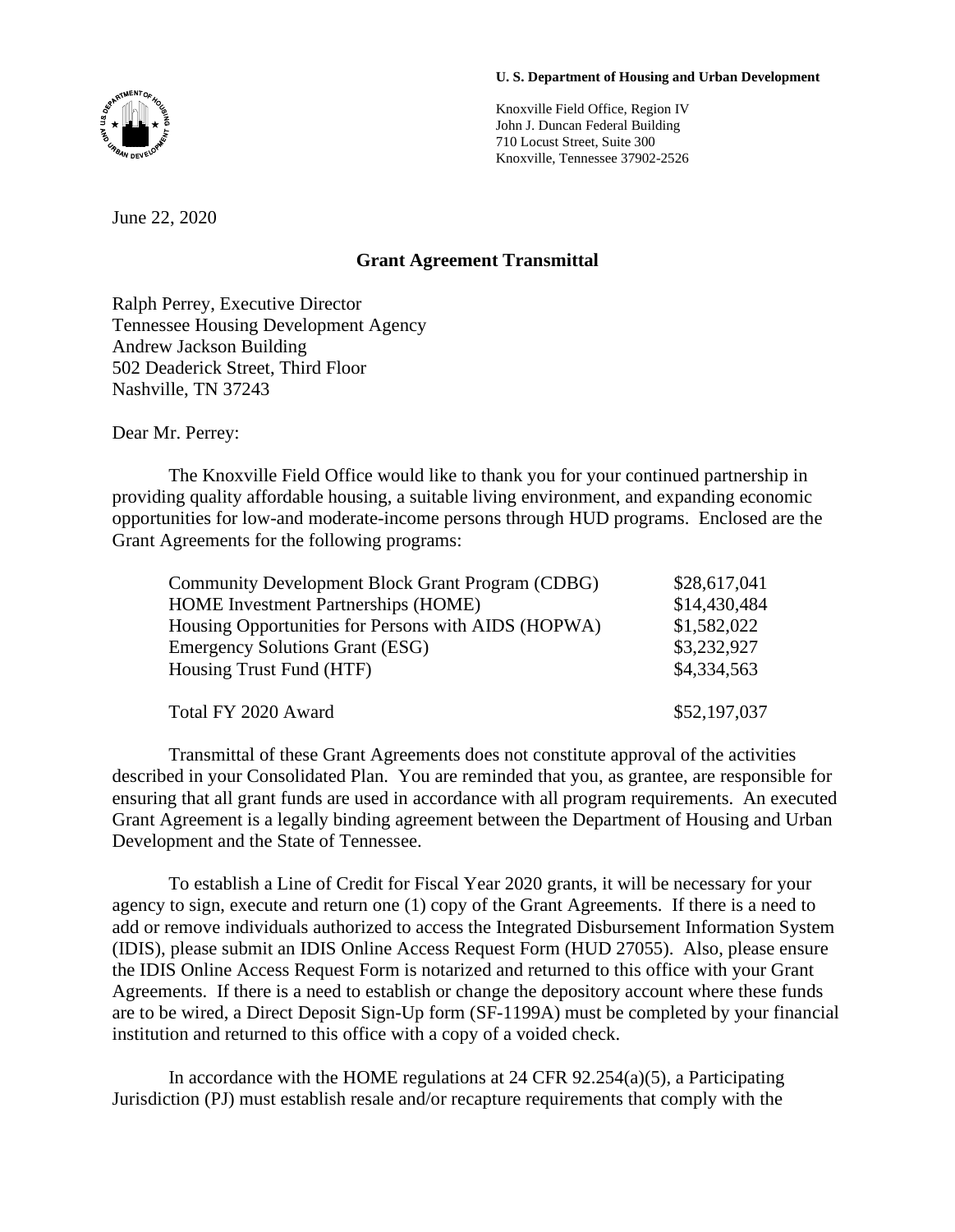standards of the regulation. Furthermore, the resale and/or recapture requirements must be set forth in the PJ's Consolidated Plan. HUD must determine if the PJ's provisions comply with the requirements of the regulations and notify the PJ in writing of its determination. HUD has reviewed the State's resale and/or recapture provisions and has determined that the homebuyer program imposes resale and/or recapture provisions that comply with the requirements at  $24$  CFR  $92.254(a)(5)$ .

If applicable, please note the special condition in your CDBG Funding Approval/Agreement.

You are reminded that certain activities are subject to the provisions of 24 CFR Part 58 (Environmental Review Procedures). Funds for such activities may not be obligated or expended until HUD has approved the release of funds in writing. A request for release of funds (RROF) must be accompanied by an environmental certification, and until the RROF is approved and notification is received, no HUD funds should be committed. If the project or activity is exempt per 24 CFR 58.34 or categorically excluded (except in extraordinary circumstances), no RROF is required.

Please execute two (2) copies of the CDBG/HOME/ESG/HOPWA/HTF Funding Approval/Agreements and return one (1) of each of the agreements to this office to the attention of Erik Hoglund, Director, Community Planning and Development. Please ensure the Chief Elected Official and/or authorized designee signs the CDBG grant agreement in the box directly across from the HUD CPD Director's signature. The CDBG Funding Approval/Agreement should not be signed in box 12c.

For additional information and guidance on grant-based accounting, please refer to the HUD Exchange at: [https://www.hudexchange.info/manage-a-program/grant-based-accounting/.](https://www.hudexchange.info/manage-a-program/grant-based-accounting/)

HUD congratulates the State on its grant award, and we look forward to assisting you in accomplishing your programs goals. If you have any questions or need further information of assistance, please contact Calvin Whitaker, Senior Community and Development Representative, at (865) 474-8226 or [calvin.r.whitaker@hud.gov.](mailto:calvin.r.whitaker@hud.gov)

Sincerely,<br>Each Doff of Council

Erik Hoglund, Director, Office of Community Planning and Development

Enclosures  $cc$ <sup>.</sup> Honorable Bill Lee, Governor Ms. Bettie Teasley, THDA Mr. Don Watt, THDA Ms. Megan Webb, THDA Ms. Cynthia Peraza, THDA Mr. Kent Archer, ECD Commissioner Bob Rolfe, ECD Ms. Brooxie Carlton, ECD